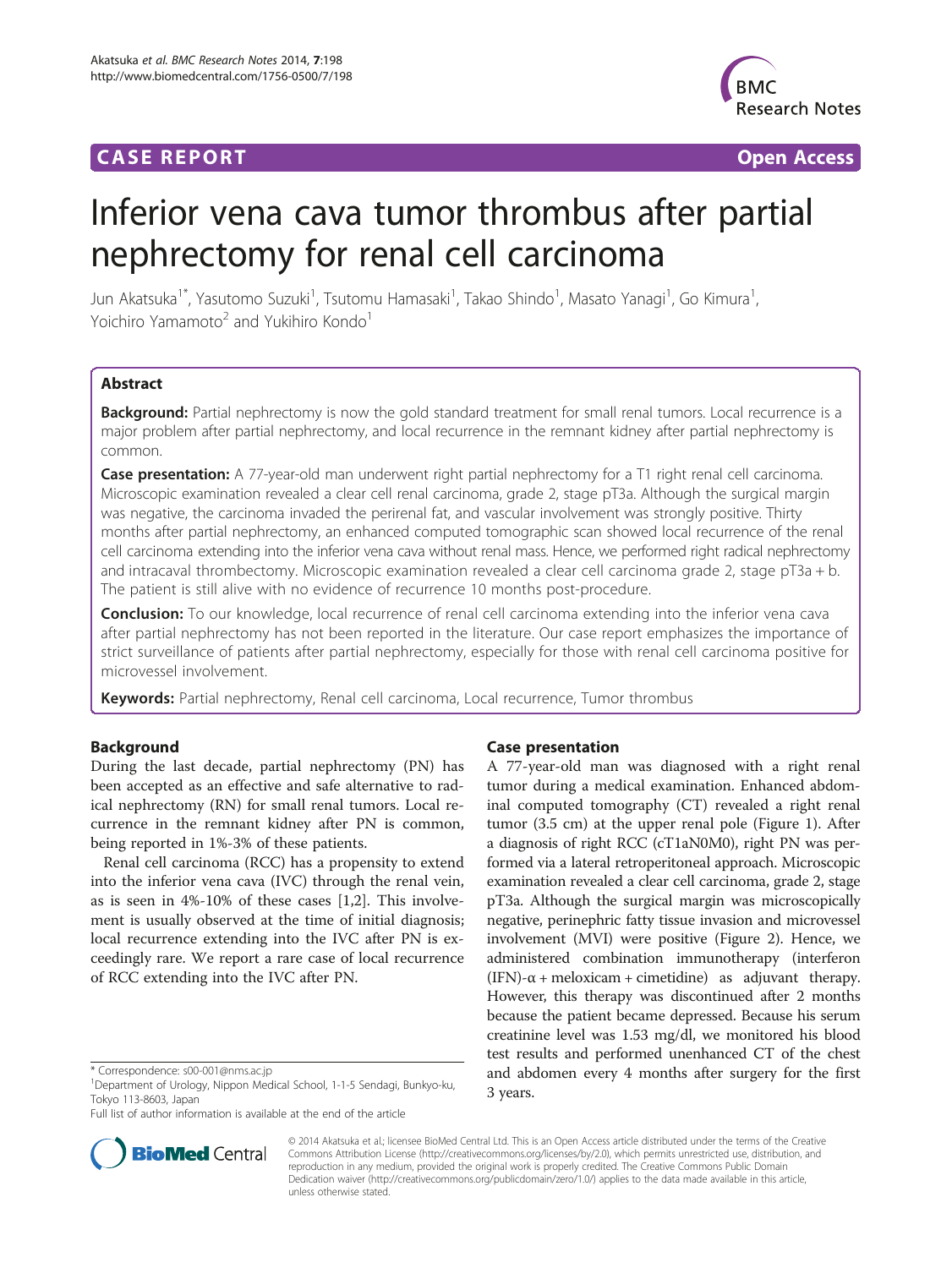<span id="page-1-0"></span>

Thirty months after PN, unenhanced abdominal CT showed right renal vein swelling. Thereafter, contrastenhanced abdominal CT confirmed the presence of a solid mass in the right renal vein extending into the IVC. The tumor extended from the renal vein to below the short hepatic vein without renal mass (Figure 3). No distant metastases were observed by brain, chest, abdominal and pelvic CT. The most feasible diagnosis at this time was local recurrence of the RCC extending into the IVC after PN (TNM staging classification: cT3bN0M0; Classification of venous tumor thrombus 4-level system: level I). We performed right RN and IVC thrombectomy using a transabdominal approach. The tumor thrombus extended from the renal vein to below the short hepatic



Figure 2 Hematoxylin-eosin staining of the original partial nephrectomy specimen, original magnification  $\times$  400, demonstrated clear cell renal cell carcinoma with microvessel invasion (arrow).



vein and did not invade the vascular wall. Surgical time was 667 min, blood loss was 3360 ml and specimen weight was 223 g. Although there was slight recurrence of the tumor at the renal sinus, there was no recurrence at the previous surgical site (Figure 4). Microscopic



Figure 4 The resected specimen included a tumor thrombus. Large arrow: previous surgical location. Small arrows: tumor recurrence at the renal sinus. Broken arrow: tumor thrombus.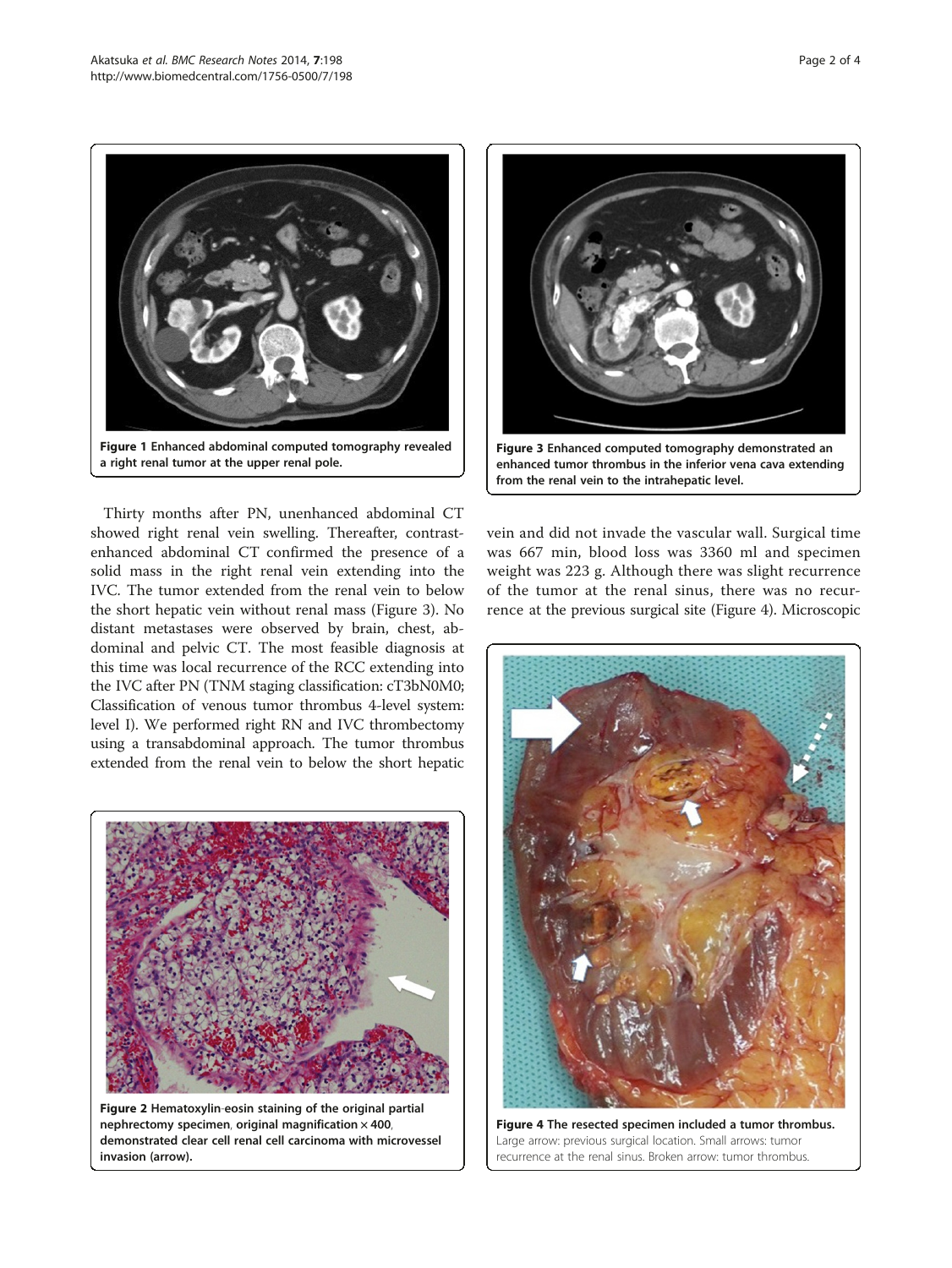examination revealed clear cell RCC, grade 2, stage pT3a + b. At 10 months after surgery, the patient is alive with no evidence of disease recurrence or metastatic disease by strict follow-up.

### **Discussion**

Routine medical checkups have increased the detection of small renal tumors and, hence, the necessity for PN. Several investigators have reported that PN for small renal tumors achieves equivalent oncologic outcomes and better preservation of renal function compared with RN [[3,4\]](#page-3-0). Therefore, PN is now the gold standard treatment for small renal tumors.

However, local recurrence is a major problem after PN. A meta-analysis by American Urological Association Education and Research found a local recurrence rate of 2.0% after laparotomy PN, and 1.6% after laparoscopic PN [[5\]](#page-3-0).

Yossepowitch et al. reported clinical, pathological and follow-up data on 1,344 patients who underwent 1,390 partial nephrectomies for kidney cancer [[6\]](#page-3-0). In the report, the overall 5- and 10-year rates of freedom from local disease recurrence were 97% and 93%, respectively, and the rates of freedom from metastatic progression were 96% and 93%, respectively. Patients who undergo PN need medium- and long-term follow-up, not only for the possible development of distant metastases, but also for the presence of local recurrence.

Bernhard et al. reported 26 (3.2%) ipsilateral recurrences among 809 PNs that occurred at a median time of 27 (14.5–38.2) months after PN [[7\]](#page-3-0). The mean age at diagnosis was  $59.3 \pm 12.1$  yr, and mean tumor size was 3.4 ± 1.9 cm. Twenty patients had purely local recurrence, whereas six had concurrent metastases. At the end of follow-up, 18 (69%) patients were still alive, six (23%) had died from cancer, and two (8%) had died from other causes. The risk of ipsilateral RCC recurrence after PN is significantly associated with tumor size > 4 cm, tumor bilaterality (synchronous or asynchronous), and positive surgical margin. Careful follow-up is recommended in patients presenting with such characteristics. In the present patient, the right renal tumor (3.5 cm) was removed, and the surgical margin was microscopically negative.

Systemic progression of RCC depends on tumor access to microvasculature [\[8\]](#page-3-0); hence, available data from several studies on this topic have indicated a significant prognostic value of MVI in such patients [[9,10\]](#page-3-0). Dall'Oglio et al. demonstrated the discriminator role of MVI as a prognostic factor for RCC [\[11\]](#page-3-0). These investigators found that 5-year disease-free rates were 87.1% for MVInegative cases vs. 32.6% for MVI-positive cases. In their report, MVI was the most significant predictor of RCC outcome compared with other variables such as tumor

size, Fuhrman grade and sarcomatoid degeneration. In our patient, although the surgical margin was pathologically negative, MVI was positive. The site of tumor recurrence was distinct from the site of previous surgical resection. Considering the development of tumor recurrence at the renal sinus and extension into the IVC, MVI was probably responsible for the recurrence pattern in this patient. As far as we know, this is the first case of local recurrence of RCC after PN extending into the IVC. A probable cause of the rarity of advanced recurrence after PN is early discovery with strict follow-up. Our experience suggests that there might potentially be many other cases of recurrence extending into the IVC.

The National Comprehensive Cancer Network Guidelines [[12\]](#page-3-0) provide recommendations for follow-up after PN. Although follow-up plans should be individualized based on patient and tumor characteristics, one strategy proposes chest and abdominal imaging every 6 months for 2 years and annually for 5 years thereafter. As our patient's renal function (BUN, 15.6 mg/ml; Cr, 1.53 mg/dl) was poor and the PN specimen was strongly positive for MVI, non-enhanced abdominal CT was performed every 4 months. Retrospective evaluation of non-enhanced abdominal CT demonstrated swelling of the right renal vein 20 months after PN. However, since the renal shape was unaltered, we could not detect local recurrence at that time. As in our patient, it is necessary to perform enhanced abdominal CT, MRI or abdominal ultrasonography after PN in order to earlier detect recurrence at the renal sinus with extension into the IVC. Despite the significant likelihood of recurrence of RCC in surgical margin- and MVI-positive cases, there is no established evidence supporting adjuvant therapy in these patients after surgery. Future clinical trials should investigate the most efficacious adjuvant strategy and agent. Our case report emphasizes the importance of pre-operative imaging which should be best performed with adequate modality and strict surveillance of patients after PN, especially for those with RCC positive for MVI.

## Conclusions

To the best of our knowledge, local recurrence extending into the IVC after PN has not previously been reported in the literature. Our case report emphasizes the importance of strict surveillance of patients after PN, especially for those with RCC positive for MVI.

## Consent

Written informed consent was obtained from the patient for publication of this Case Report and accompanying images. A copy of the written consent is available for review by the Editor-in-Chief of this journal.